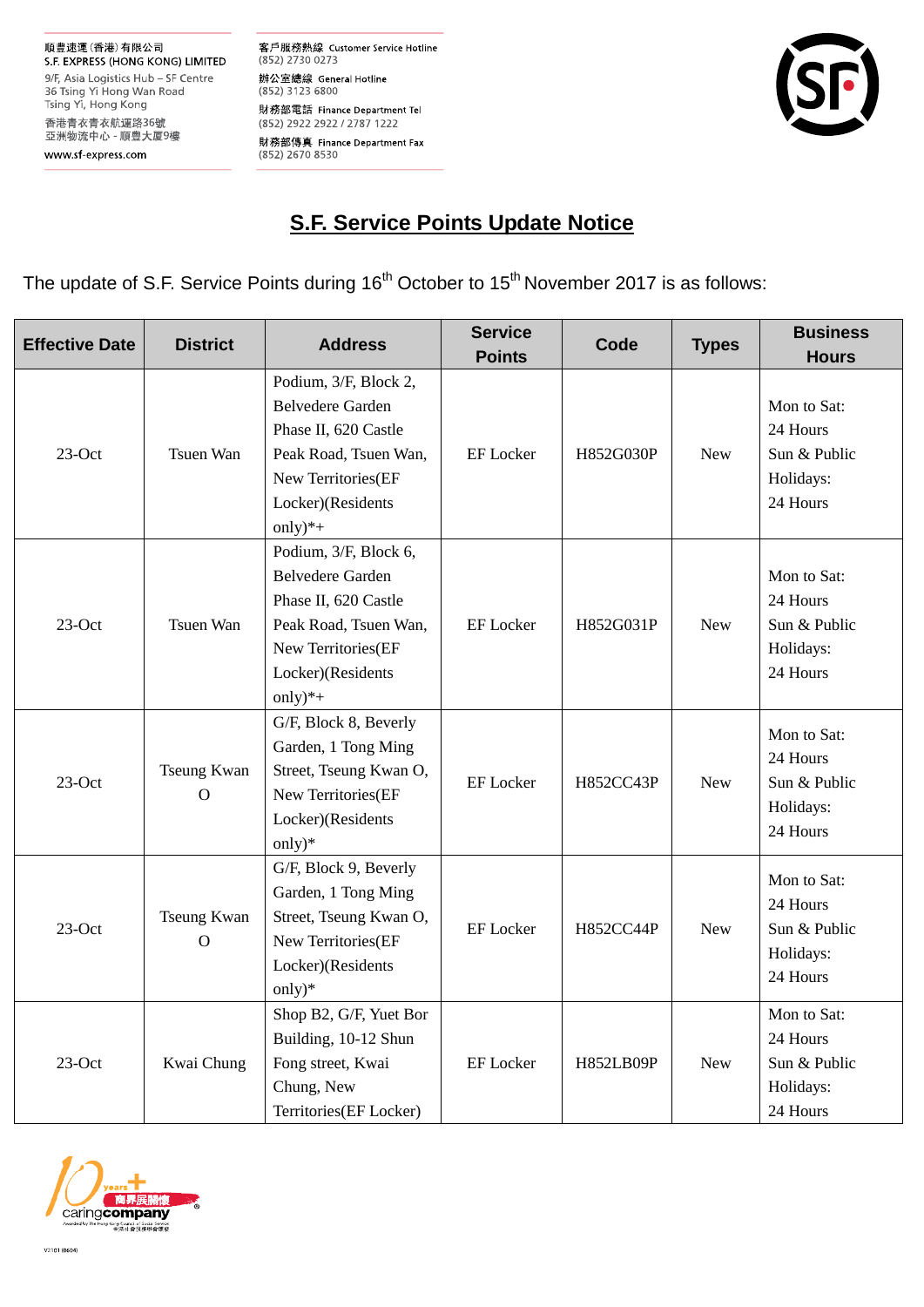#### 順豐速運(香港)有限公司

S.F. EXPRESS (HONG KONG) LIMITED 9/F, Asia Logistics Hub - SF Centre 36 Tsing Yi Hong Wan Road<br>Tsing Yi, Hong Kong 香港青衣青衣航運路36號<br>亞洲物流中心 - 順豐大厦9樓

www sf-express.com

客戶服務熱線 Customer Service Hotline<br>(852) 2730 0273 辦公室總線 General Hotline<br>(852) 3123 6800 財務部電話 Finance Department Tel (852) 2922 2922 / 2787 1222 財務部傳真 Finance Department Fax<br>(852) 2670 8530



| $23-Oct$ | Sham Shui Po | Clubhouse, Trinity<br>Towers, 339 Lai Chi<br>Kok Road, Sham Shui<br>Po, Kowloon(EF<br>Locker)(Residents<br>only) $*$                           | <b>EF</b> Locker | H852BA16P        | <b>New</b> | Mon to Sat:<br>07:00-23:00<br>Sun & Public<br>Holidays:<br>07:00-23:00 |
|----------|--------------|------------------------------------------------------------------------------------------------------------------------------------------------|------------------|------------------|------------|------------------------------------------------------------------------|
| $25-Oct$ | Wong Tai Sin | Basement, Block 1,<br>Tsui Chuk Garden, 8<br>Chui Chuk Street,<br>Wong Tai Sin,<br>Kowloon(EF<br>Locker)(Residents<br>only $)$ *               | <b>EF</b> Locker | H852J018P        | <b>New</b> | Mon to Sat:<br>24 Hours<br>Sun & Public<br>Holidays:<br>24 Hours       |
| $25-Oct$ | Wong Tai Sin | Swimming Pool Car<br>Park Entrance, Tsui<br>Chuk Garden, 8 Chui<br>Chuk Street, Wong Tai<br>Sin, Kowloon(EF<br>Locker)(Residents<br>only $)$ * | <b>EF</b> Locker | H852J019P        | <b>New</b> | Mon to Sat:<br>24 Hours<br>Sun & Public<br>Holidays:<br>24 Hours       |
| $25-Oct$ | Ma On Shan   | G/F, Yiu Wo House, Yiu<br>On estate, 2 Hang Hong<br>Street, Ma On Shan,<br>New Territories(EF<br>Locker)                                       | <b>EF</b> Locker | <b>H852FE20P</b> | <b>New</b> | Mon to Sat:<br>24 Hours<br>Sun & Public<br>Holidays:<br>24 Hours       |
| $25-Oct$ | Sheung Shui  | G/F, Entrance of<br>Carpark, Sunningdale<br>Garden, 8 Chi Cheong<br>Road, Sheung Shui,<br>New Territories(EF<br>Locker)                        | <b>EF</b> Locker | H852A022P        | <b>New</b> | Mon to Sat:<br>24 Hours<br>Sun & Public<br>Holidays:<br>24 Hours       |
| $25-Oct$ | North Point  | Shop G4, G/F, Kar Wan<br>Building, 10-16 Yuet<br>Yuen Street, North<br>Point, Hong Kong(EF<br>Locker)                                          | EF Locker        | H852P026P        | <b>New</b> | Mon to Sat:<br>24 Hours<br>Sun & Public<br>Holidays:<br>24 Hours       |

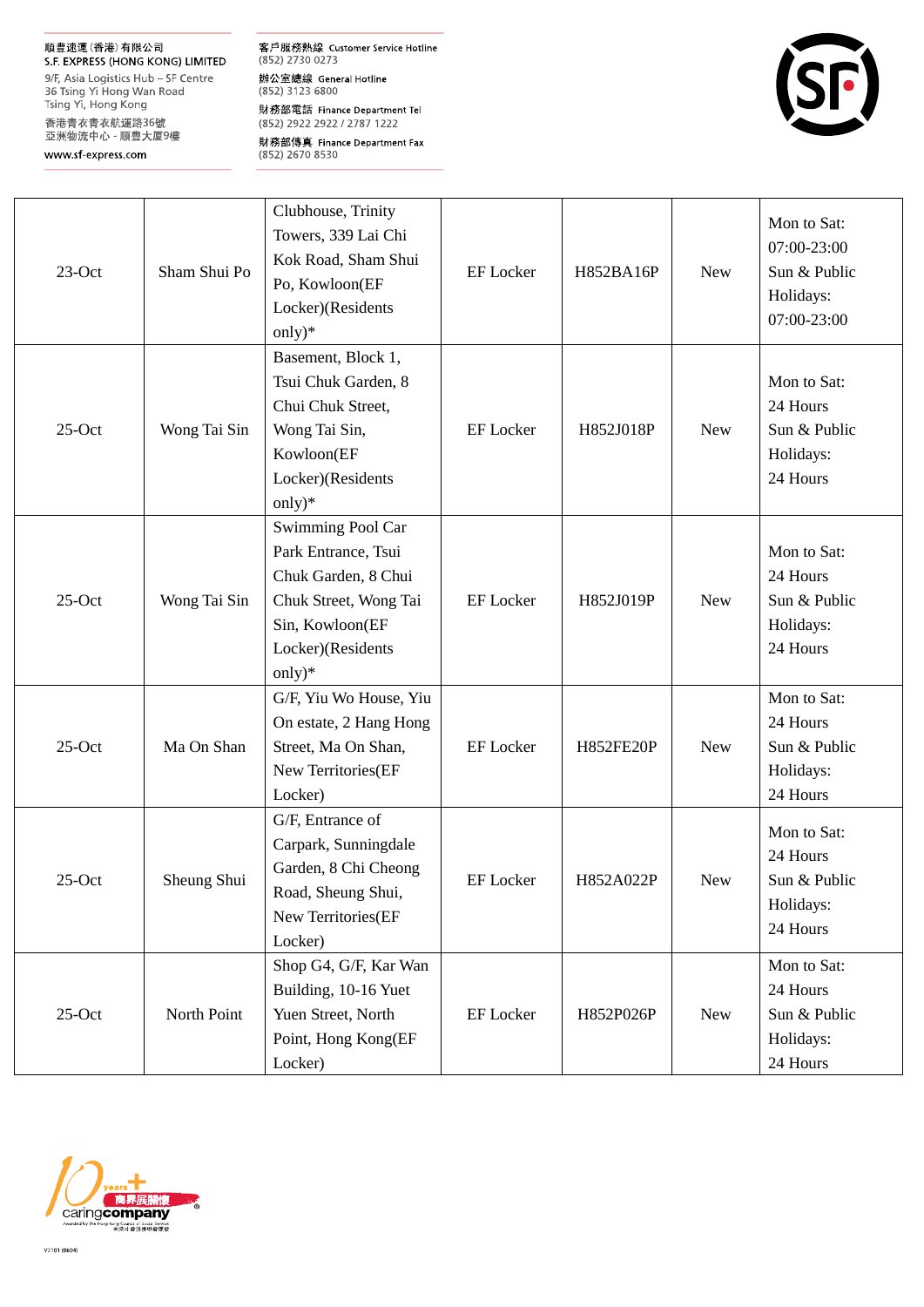## 順豐速運(香港)有限公司

S.F. EXPRESS (HONG KONG) LIMITED 9/F, Asia Logistics Hub - SF Centre 36 Tsing Yi Hong Wan Road<br>Tsing Yi, Hong Kong 香港青衣青衣航運路36號<br>亞洲物流中心 - 順豐大厦9樓

www sf-express.com

客戶服務熱線 Customer Service Hotline<br>(852) 2730 0273 辦公室總線 General Hotline<br>(852) 3123 6800 財務部電話 Finance Department Tel (852) 2922 2922 / 2787 1222 財務部傳真 Finance Department Fax<br>(852) 2670 8530



| $25-Oct$ | Tsuen Wan     | Shop D, G/F, Win<br>Cheung House, 131-137<br>Sha Tsui Road, Tsuen<br>Wan, New<br>Territories(EF Locker)              | <b>EF</b> Locker | H852G033P | <b>New</b>                           | Mon to Sat:<br>24 Hours<br>Sun & Public<br>Holidays:<br>24 Hours       |
|----------|---------------|----------------------------------------------------------------------------------------------------------------------|------------------|-----------|--------------------------------------|------------------------------------------------------------------------|
| $27-Oct$ | Prince Edward | Sky Garden, 22/F, High<br>Park, 51 Boundary<br>Street, Prince Edward,<br>Kowloon(EF<br>Locker)(Residents<br>only)*   | <b>EF</b> Locker | H852BA23P | <b>New</b>                           | Mon to Sat:<br>24 Hours<br>Sun & Public<br>Holidays:<br>24 Hours       |
| $27-Oct$ | Sham Shui Po  | Shop A, G/F, 35 Fuk<br>Wa Street, Sham Shui<br>Po, Kowloon(EF<br>Locker)                                             | <b>EF</b> Locker | H852BA24P | <b>New</b>                           | Mon to Sat:<br>24 Hours<br>Sun & Public<br>Holidays:<br>24 Hours       |
| 31-Oct   | Yuen Long     | G/F, 14 Tak Yip Street,<br>Yuen Long, New<br>Territories(EF Locker)                                                  | <b>EF</b> Locker | H852UA65P | <b>New</b>                           | Mon to Sat:<br>24 Hours<br>Sun & Public<br>Holidays:<br>24 Hours       |
| 31-Oct   | Tuen Mun      | G/F, 38 Castle Peak<br>Road (So Kwan Wat),<br>Tuen Mun, New<br>Territories(EF Locker)                                | <b>EF</b> Locker | H852U066P | <b>New</b>                           | Mon to Sat:<br>24 Hours<br>Sun & Public<br>Holidays:<br>24 Hours       |
| 31-Oct   | Shau Kei Wan  | Clubhouse, 5/F,<br>Parker 33, 33 Shing On<br>Street, Shau Kei Wan,<br>Hong Kong(EF<br>Locker)(Residents<br>only) $*$ | EF Locker        | H852PA25P | New                                  | Mon to Sat:<br>07:00-22:00<br>Sun & Public<br>Holidays:<br>07:00-22:00 |
| $1-Nov$  | Kennedy Town  | Shop<br>130A,132A&134A,<br>G/F, 124-134 Belcher's<br>Street, Kennedy Town,<br>Hong Kong(EF<br>$Locker)+$             | EF Locker        | H852MA13P | Change<br>Address<br>Descriptio<br>n | Mon to Sat:<br>24 Hours<br>Sun & Public<br>Holidays:<br>24 Hours       |

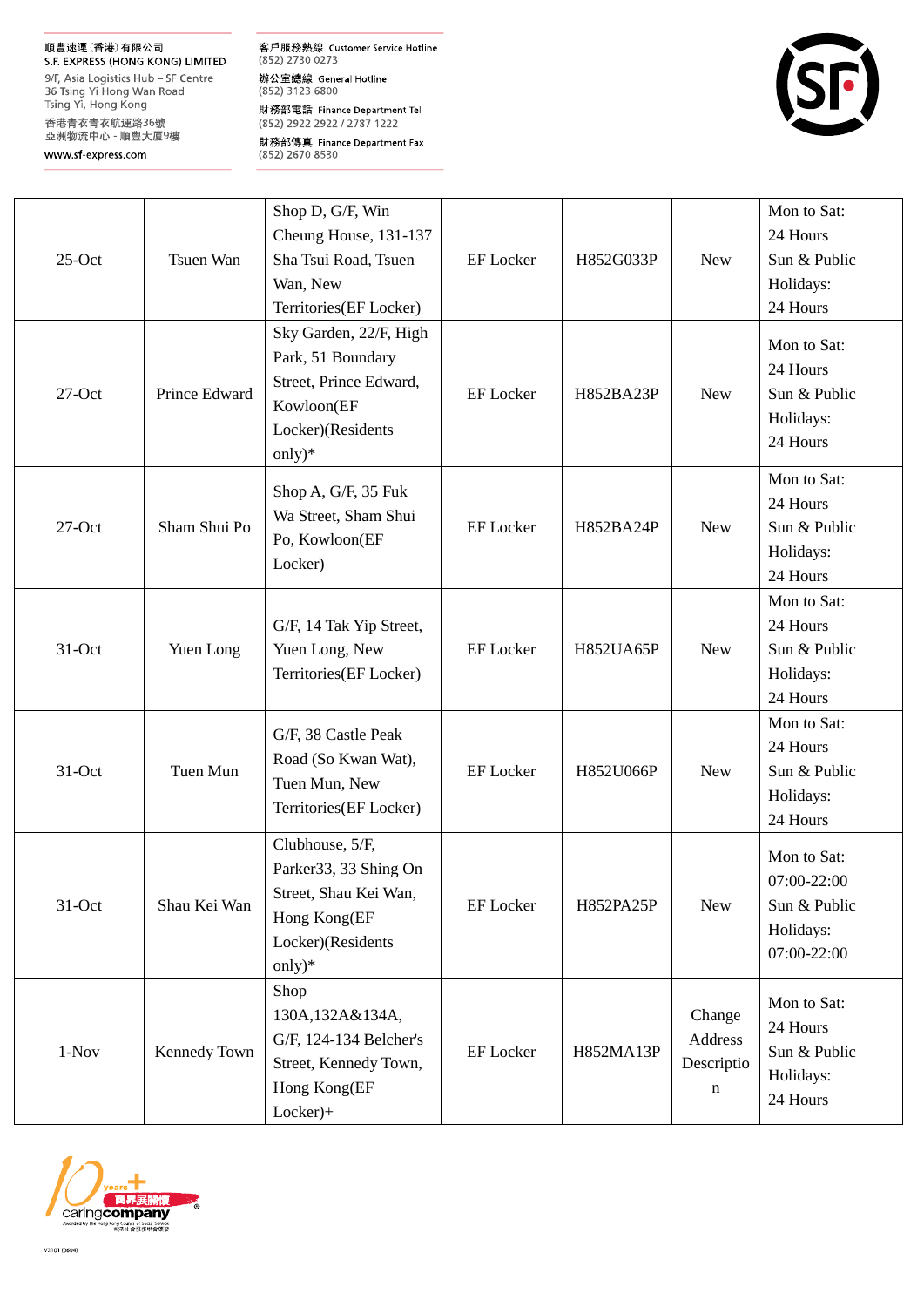## 順豐速運(香港)有限公司

S.F. EXPRESS (HONG KONG) LIMITED 9/F, Asia Logistics Hub - SF Centre 36 Tsing Yi Hong Wan Road Tsing Yi, Hong Kong 香港青衣青衣航運路36號<br>亞洲物流中心 - 順豐大厦9樓

www sf-express.com

客戶服務熱線 Customer Service Hotline  $(852)$  2730 0273 辦公室總線 General Hotline<br>(852) 3123 6800 財務部電話 Finance Department Tel (852) 2922 2922 / 2787 1222 財務部傳真 Finance Department Fax<br>(852) 2670 8530



|          |            | G/F, Yan Yuet House,     |                  |           |            | Mon to Sat:  |
|----------|------------|--------------------------|------------------|-----------|------------|--------------|
| 3-Nov    | Ma On Shan | Yan On Estate, 3 Hang    |                  |           |            | 24 Hours     |
|          |            | Chi Street, Ma On        | <b>EF</b> Locker | H852FE27P | <b>New</b> | Sun & Public |
|          |            | Shan, New                |                  |           |            | Holidays:    |
|          |            | Territories(EF Locker)+  |                  |           |            | 24 Hours     |
|          |            |                          |                  |           |            | Mon to Sat:  |
|          |            | G/F, 70 San Wan Road,    |                  |           |            | 24 Hours     |
| 3-Nov    | Fanling    | Fanling, New             | <b>EF</b> Locker | H852A029P | <b>New</b> | Sun & Public |
|          |            | Territories(EF Locker)   |                  |           |            | Holidays:    |
|          |            |                          |                  |           |            | 24 Hours     |
|          |            |                          |                  |           |            | Mon to Sat:  |
|          |            | G/F, 9J Kennedy Road,    |                  |           |            | 24 Hours     |
| 7-Nov    | Wan Chai   | Wan Chai, Hong           | <b>EF</b> Locker | H852TD22P | <b>New</b> | Sun & Public |
|          |            | Kong(EF Locker)          |                  |           |            | Holidays:    |
|          |            |                          |                  |           |            | 24 Hours     |
|          |            | 3/F, Tower 1, Centre     |                  |           |            | Mon to Sat:  |
|          | Sheung Wan | Stage, 108 Hollywood     |                  | H852M016P | <b>New</b> | 24 Hours     |
| 7-Nov    |            | Road, Sheung Wan,        | <b>EF</b> Locker |           |            | Sun & Public |
|          |            | Hong Kong(EF             |                  |           |            | Holidays:    |
|          |            | Locker)(Residents        |                  |           |            | 24 Hours     |
|          |            | only) $*$                |                  |           |            |              |
|          |            | Carpark, The Beverly     |                  |           |            | Mon to Sat:  |
|          | Tai Po     | Hills, 23 Sam Mun Tsai   |                  | H852AA15P | <b>New</b> | 24 Hours     |
| 8-Nov    |            | Road, Tai Po, New        | <b>EF</b> Locker |           |            | Sun & Public |
|          |            | Territories(EF           |                  |           |            | Holidays:    |
|          |            | Locker)(Residents        |                  |           |            | 24 Hours     |
|          |            | $only)*+$                |                  |           |            |              |
|          |            | Next to Shuttle Bus      |                  |           |            |              |
|          | Tai Po     | Station, G/F, Parc       | EF Locker        | H852AA30P | <b>New</b> | Mon to Sat:  |
| 8-Nov    |            | Versailles II, 3 Mui Shu |                  |           |            | 24 Hours     |
|          |            | Hang Road, Tai Po,       |                  |           |            | Sun & Public |
|          |            | New Territories(EF       |                  |           |            | Holidays:    |
|          |            | Locker)(Residents        |                  |           |            | 24 Hours     |
|          |            | only) $*+$               |                  |           |            |              |
|          | Lam Tin    | G/F, Lam Wai House,      |                  |           |            | Mon to Sat:  |
| $10-Nov$ |            | Lam Tin Estate, 7 Hing   | <b>EF</b> Locker | H852CC42P | <b>New</b> | 24 Hours     |
|          |            | Tin Street, Lam Tin,     |                  |           |            | Sun & Public |
|          |            | Kowloon(EF Locker)       |                  |           |            | Holidays:    |
|          |            |                          |                  |           |            | 24 Hours     |